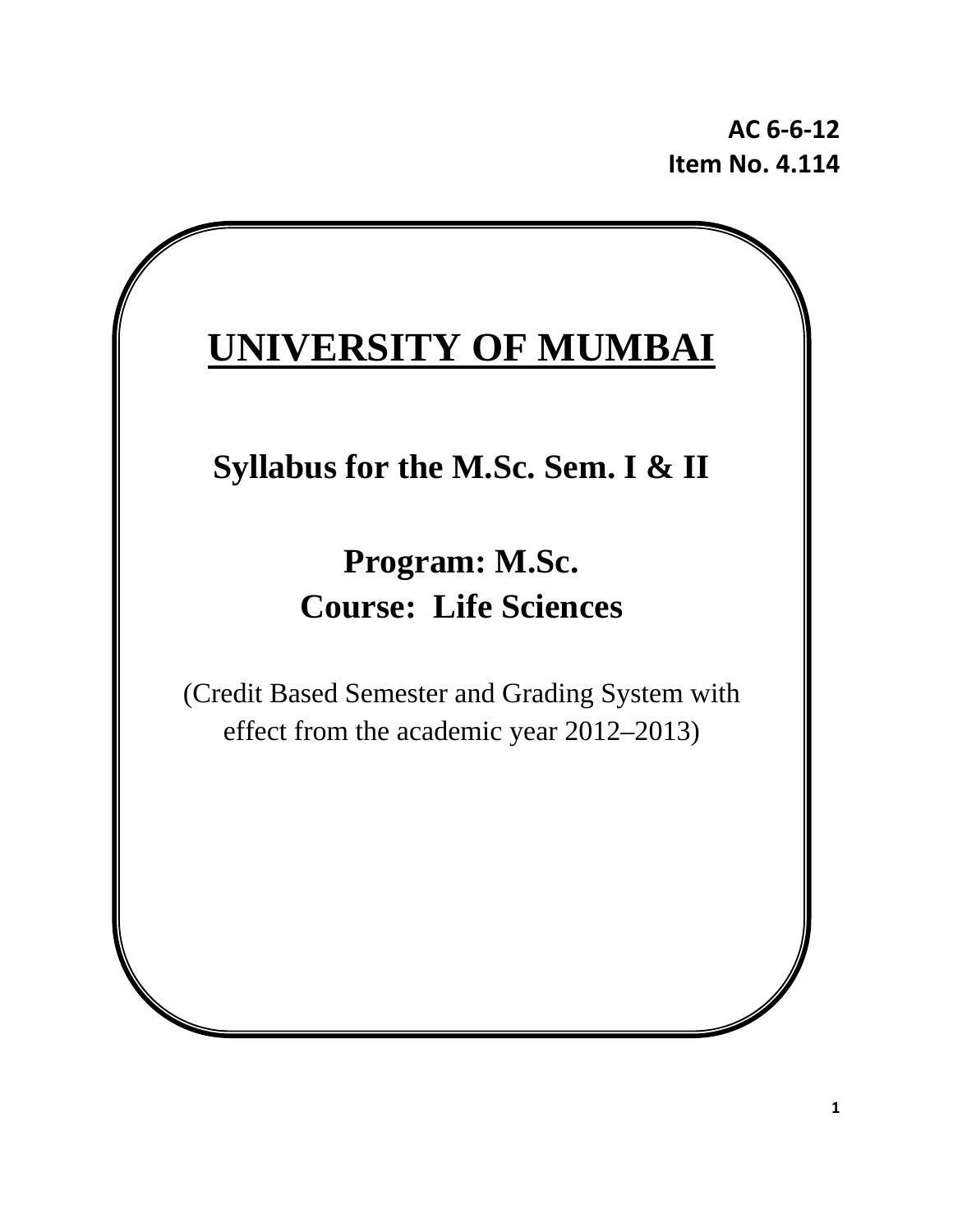## **Revised Syllabus of M.Sc. Semester I and II Life Sciences**

 **SEMESTER I (60 lectures: Credits 4)**

## **PSLSC101: Biodiversity, Evolution, Environmental Biology and Environmental Technology**

## **UNIT I: Diversity and Systematics (15 lectures))**

Changing perspectives in understanding diversity from morphology / anatomy / physiology / biochemistry to immunology, genetics, genomics and proteomics, methods of identification of biodiversity. Molecular systematics.

## **UNIT II: Evolution (15lectures))**

- 1. Origin of Life: Classical experiments current concepts, evolution of biological macromolecules.
- 2. Natural Selection: Darwinism, its critical review and modern theory of evolution
- 3. Human evolution
- 4. Genetic basis of evolution

#### **UNIT III: Environmental Biology ((15lectures))**

- 1. Ecosystems: Basics features / types, energy flow in ecosystems, ecological productivity ecosystem modelling and systems approach to resource management and conservation.
- 2. Renewable energy and biofuels. Environmental health: Environmental stress and adaptations, Effect of pollutants on living. Systems, their interactions at cellular and molecular levels molecular epidemiology, mutagenecity, genotoxicity, carcinogenicity, human disorders related to environmental pollution, biomonitoring indicators, bioremediation of pollution.
- 4. Toxicology: Basic principles of toxicology including LD50and ED50, management of acute intoxication, natural detoxification – biochemical and genetic mechanisms.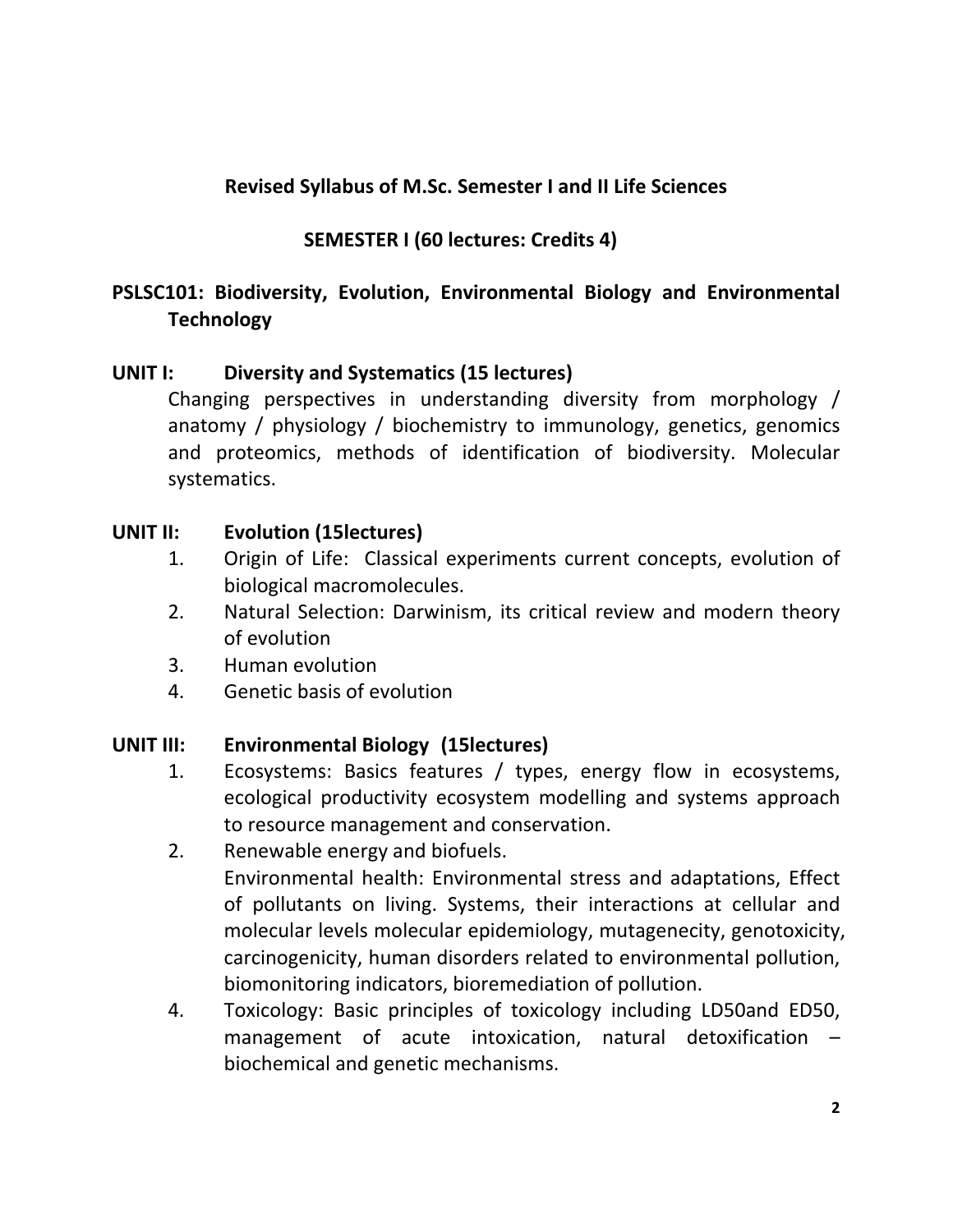## **UNIT IV: Environmental Technology (15lectures)**

- 1. Sources, generation, classification & composition of solid wastes. Solid waste management methods ‐ Sanitary land filling, Recycling, Composting, Vermi composting, Incineration, energy recovery from organic waste.
- 2. Solid Waste Management Plan, Waste minimization technologies, Hazardous Waste Management, Sources & Classification, physicochemical properties, Hazardous Waste Control & Treatment.
- 3. Sun as a source of energy, solar radiations and its spectral characteristics, fossil fuels‐classification, composition, physico‐ chemical characteristics and energy content of coal, petroleum and Natural gas.
- 4. Principles of generation of hydroelectric power, tidal power, thermal energy conversion, wind, geo thermal energy, solar collectors, photovoltaic, solar ponds, oceans.

## **PSLSC102: Cell‐ , Micro‐ & Molecular‐ Biology**

#### **UNIT I: Cell biology and Immunology (15lectures) (25 lectures)**

- 1. Cell as a macromolecular assembly, cellular compartmentalization and organelle architecture.
- 2. Nucleosome, chromatin and chromosome structure, nucleic, acid‐ protein interactions: histones and non‐histones, topoisomerases, helicases and DNA‐binding proteins.
- 3. Basic & cellular immunology : Types of immunity & immune response, lymphoid organism structure and classes antibodies, antigen and antibody reactions, complement system, histocompatubility antigens (MHC) and their role in antigen presentation & cytotoxicity, cell adhesion molecules & their role in immunity.

## **UNIT II: Microbiology (15lectures)**

1. Bacteriology ‐ Morphology and ultra structure of bacteria – morphological types – cell walls of archaebacteria, Gram negative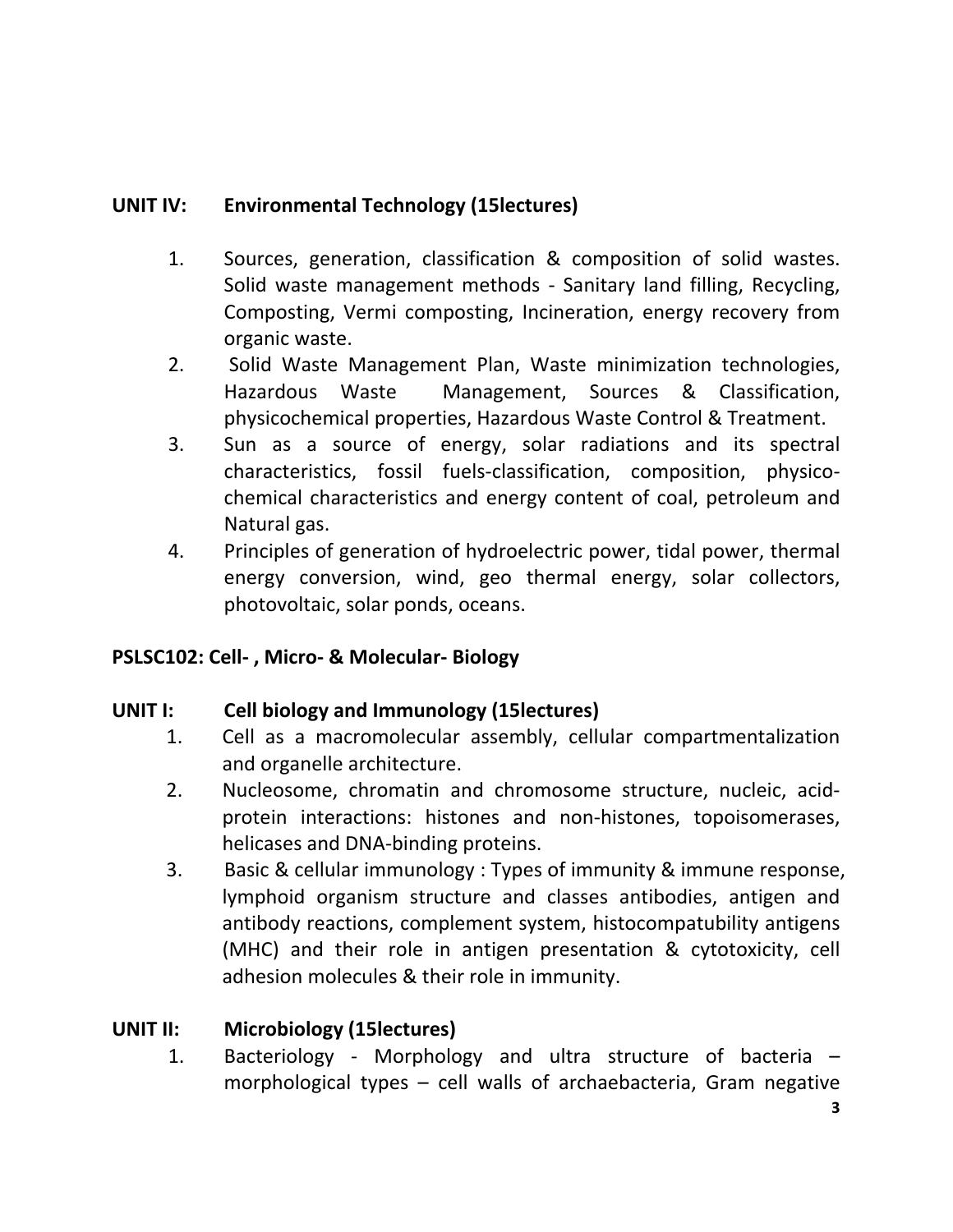and Gram positive eubacteria, Eukaryotes, L‐ forms. Cell wall synthesis, antigenic properties, Capsule – types, composition and function, Cell membranes – structure, composition and properties.

- 2. Virology Discovery, nomenclature, classification and general characters of viruses, Distinctive properties of viruses, Morphology and ultra structure, capsids and their arrangements, types of envelopes and their composition. Viral genome, their types and structures, Virus related agents‐ Viroids and prions.
- 3. Mycology: Classification and general features of fungi. Life cycle of *Penicillin, Saccharomyces* and *Fusarium*. Structure of fungal cells and growth – Hyphae and non‐ motile unicells, motile cells, effect of environment on growth, prevention of fungal growth.
- 4. Phycology: Distribution of algae, Classification of algae, Algal nutrition, reproduction, green algae, diatoms, euglenoids, brown Rhodophyta, Microalgae.

## **UNIT III: Molecular Biology (15lectures)**

- **(50 l )**1. Basics of gene structure, split genes, introns/exons and overlapping genes.
- 2. Eukaryotic genome complexity : C value paradox, Cot analysis and estimation of coding potential repetitive / satellite DNA, Gene clusters, pseudogenes, global view of genome organization (comparative genomics0 in prokaryotes and eukaryotes.)
- 3. DNA replication and its regulation, telomere replication.
- 4. DNA mutagenesis, repair and recombination (homologous, site‐ specific and illegitimate), transposons and retotrasposons.
- 5. Functional organization of genes in eukaryotes: promoters, operators, enhancers, control elements, Open Reading Frame (ORF), operons, terminator regions, genes for mRNA, tRNA & rRNA and their independent RNA polymerases.
- 6. Global view of gene expression and its regulation at various levels, gene imprinting.
- 7. Membrane receptor interactions : G-protein coupled receptors, tyrosine kinase receptors, ser‐thr kinase receptors and cytokine receptors structural features of transmembrane receptors, hormone‐ receptor interaction.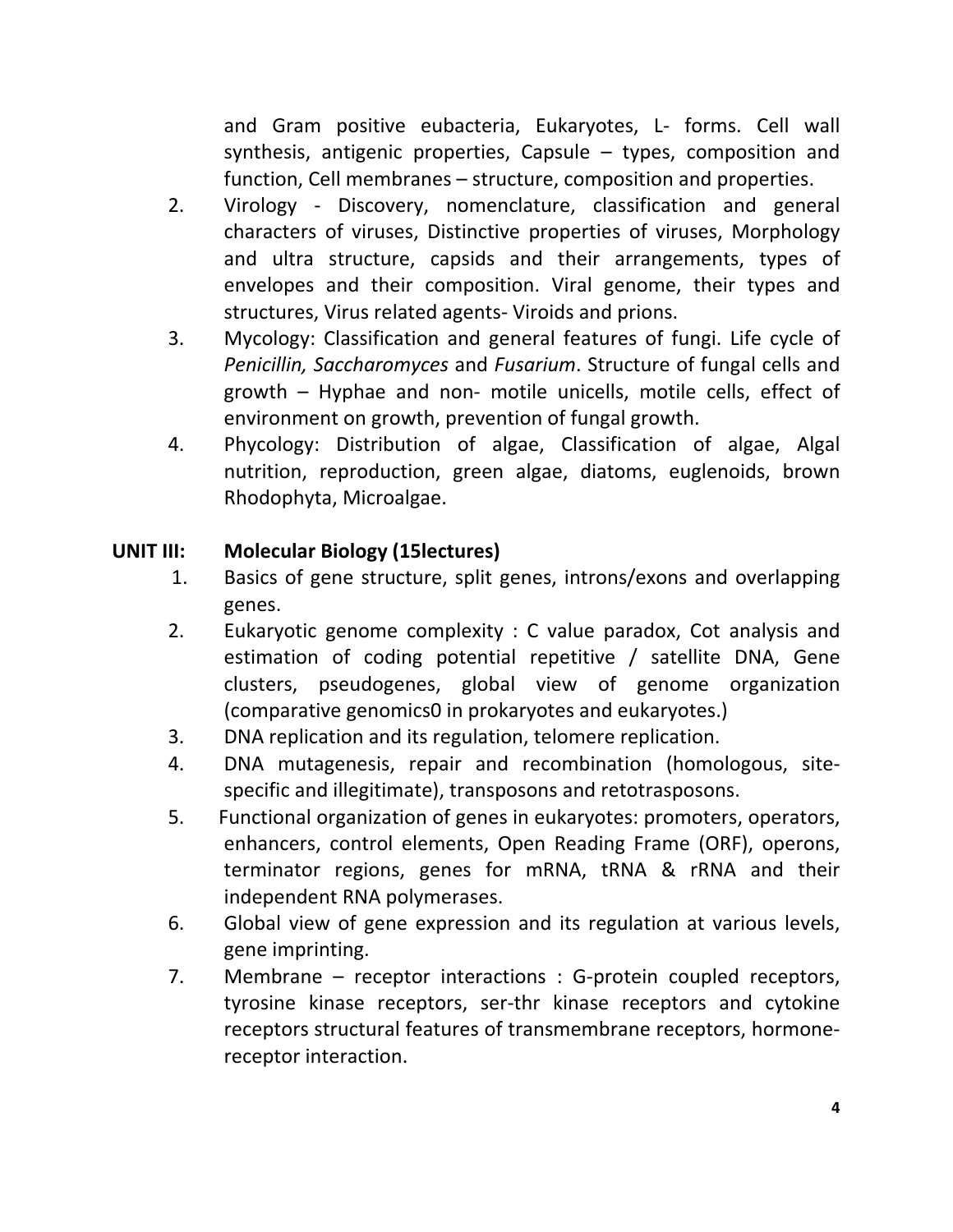8. Signal transduction: Two component signalling in prokaryotes, basic concepts in eukaryotic signalling role of phospoinositides, ion channels and second messenger, representative signalling pathways and their role in metabolism (eg. Peptide hormone), development (eg. Steroid hormone) neuronal transmission, cell cycle control & apoptosis.

## **UNIT IV: Molecular Microbiology (15lectures)**

- 1. Functional organization of genes in prokaryotes
- 2. Prokaryotic genome constitution
- 3. Specialized cloning strategies Expression vectors, promoter probe vectors, vectors for library construction ‐ artificial chromosomes.
- 4. Rationale for the design of vectors for the over-expression of recombination protein, selection of suitable promoter sequences, ribosome binding sites, transcription terminator, fusion protein tags, purification tags, protease cleavage sites and enzymes, plasmid copy number and inducible expression system.

## **PSLSC103: Measurements and Techniques in Biology**

#### **UNIT I: Biostatistics‐I (15lectures)**

- 1. Introduction, scope, applications and uses of statistics, collection and classification of data, census and sampling surveys, graphs and diagrams, central tendency and its measures : arithmetic mean, median, dispersion and its measures : range and its coefficient, variance and standard deviation, coefficient of variation.
- 2. Bivariate data, scatter diagram and interpretation, calculation and interpretation of Karl Pearson's correlation coefficient, equation of the lines of regression and properties of regression lines.
- 3. Probability, definition, addition and multiplicative laws (without proof). Random variable and its distribution, binomial probability distribution, examples and conditions, means and variance, Poisson probability distribution, examples and conditions, means and variance, continuous variable, normal distribution, use of normal probability table for finding probabilities.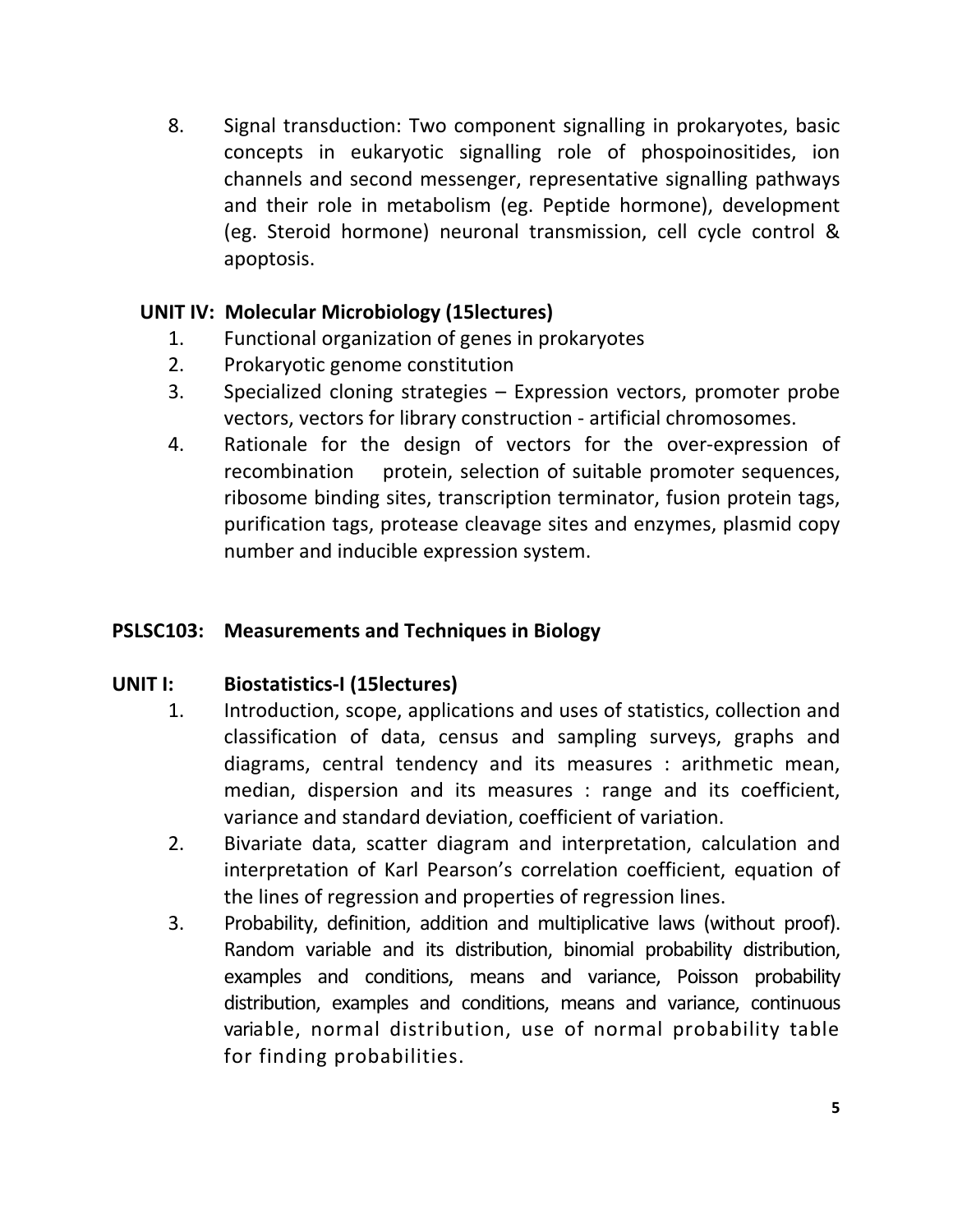- 4. Population parameters and sample statistics, sampling techniques: simple random sampling, stratified random sampling, systematic sampling, standard error
- 5. Estimation: point & interval, Estimators of population mean & proportion (without proof), confidence intervals for population mean & proportion.
- 6. Testing of hypothesis: Hypothesis and its types, errors and its types, levels of significance, one-tailed. and two-tailed tests, tests for single mean and single proportion, equality of the two population means and two population proportions.

## **UNIT II: Principles and Practice of Physicochemical Techniques‐I (15lectures) (30 le**

- 1. pH, Buffers and calorimetry: principles and theory, pH meters.
- 2. Colorimetry & Spectroscopy: Basic principles, nature of electromagnetic radiation, Beer‐Lambert laws, colorimetric methods & instruments, principles of spectroscopy, types of spectra‐absorbance, emission, fluorescence and action spectra, single and double beam spectrophotometers, densitometers, flame photometers, nuorimeters, circular dichorism & their applications.
- 3. Microscopy: Basic principles, instrumentation, sample preparation for optical, phase contrast, interference, polarisation, inverted, fluorescence, confocal & electron microscopes & their applications.
- 4. Microtomy: Principles & types, sample preparation & sectioning parameters.
- 5. Centrifugation: Principles & types simple & differential, ultracentrifugation preparative & analytical.
- 6. X‐ray. Crystallography Nuclear Magnetic Resonance (NMR) spectra, Magnetic Resonance Imaging (MO, lasers in biology and medicine.

## **UNIT III: Principles and Practice of Physicochemical Techniques‐II (15lectures) (30**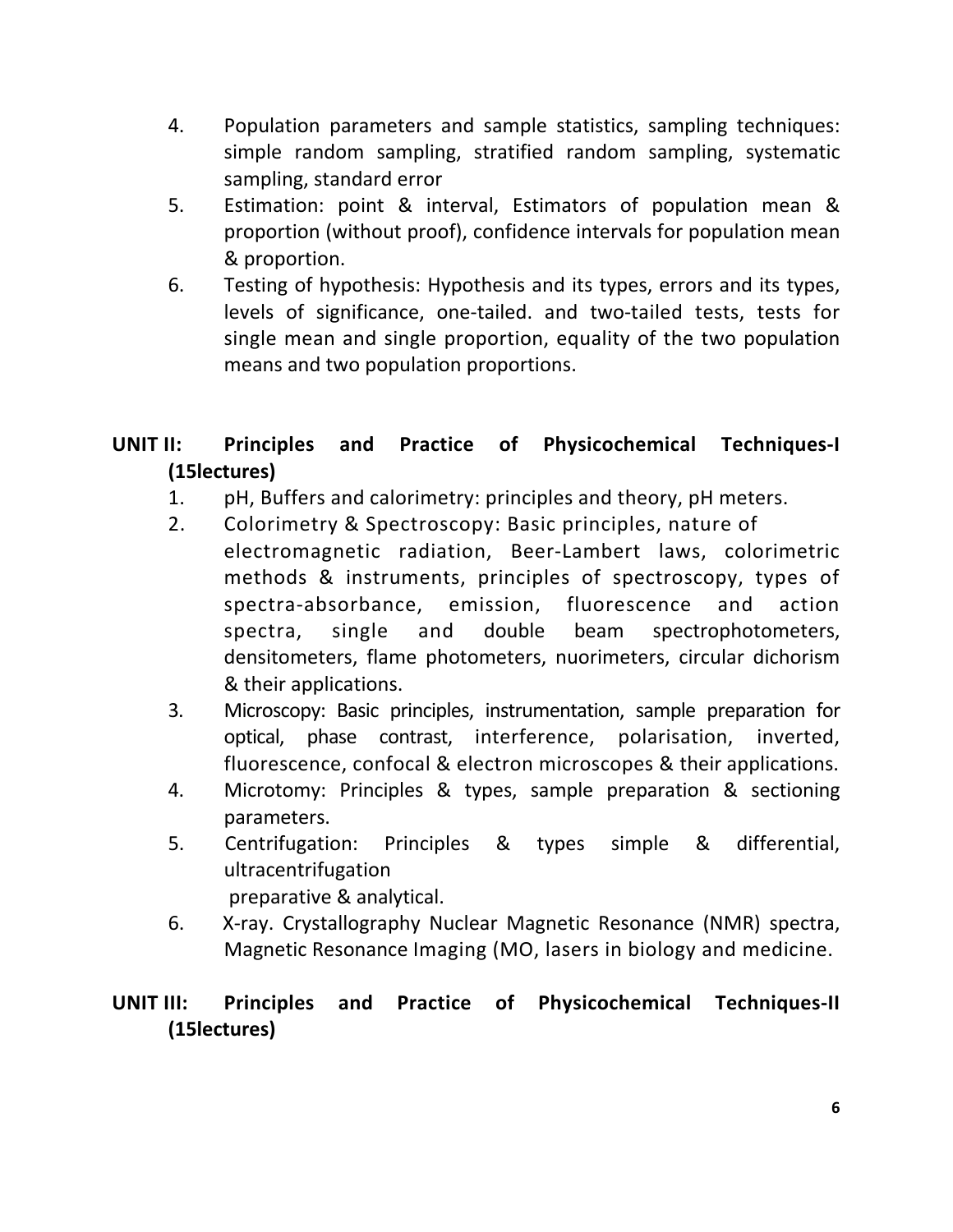- 1. Nucleic acid hybridization: Basic principles of radioactive and nonradioactive hybridisation techniques, optimizing the temperature, ionic concentration and other critical parameters.
- 2. Blotting techniques: Southern, northern, western, south‐western blotting techniques; choice of membranes and blotting conditions.

## **UNIT IV: Biostatistics‐II (15lectures)**

- 1. Populations and samples
- 2. Data, graphical presentation of data frequency distribution
- 3. Sample means and standard deviations
- 4. Probability and Probability distributions
- 5. Normal distribution ‐z and t distributions
- 6. Binomial and Poisson distributions

## **PSLSC104: Neuroscience, Physiology and Development Biology**

#### **UNIT I: Neuroscience (15lectures)**

- 1. History and development of Neuroscience
- 2. Neuro anatomy & physiology
- 3. Biological Clocks and Circadian Rhythm

## **UNIT II: Animal Physiology (15lectures) (20 lectures)**

- 1. Endocrine system: Structure, function and regulation of endocrine organs with special reference to hypothalamus, pituitary, adrenal and thyroid glands.
- 2. Muscular system: Types of muscles & functions and significance of each type, special reference to cardiac muscles and cardiac anatomy & physiology

#### **UNIT III Plant Physiology (15lectures) (15 Lectures)**

- 1. Plant Life processes Respiration, transpiration, photosynthesis, nutrition
- 2. Plant Life processes Light control of plant development (phytomorphogenesis) and the role of Photoreceptors (red/blue/UV), plant homeostatic genes and their role in organogenesis.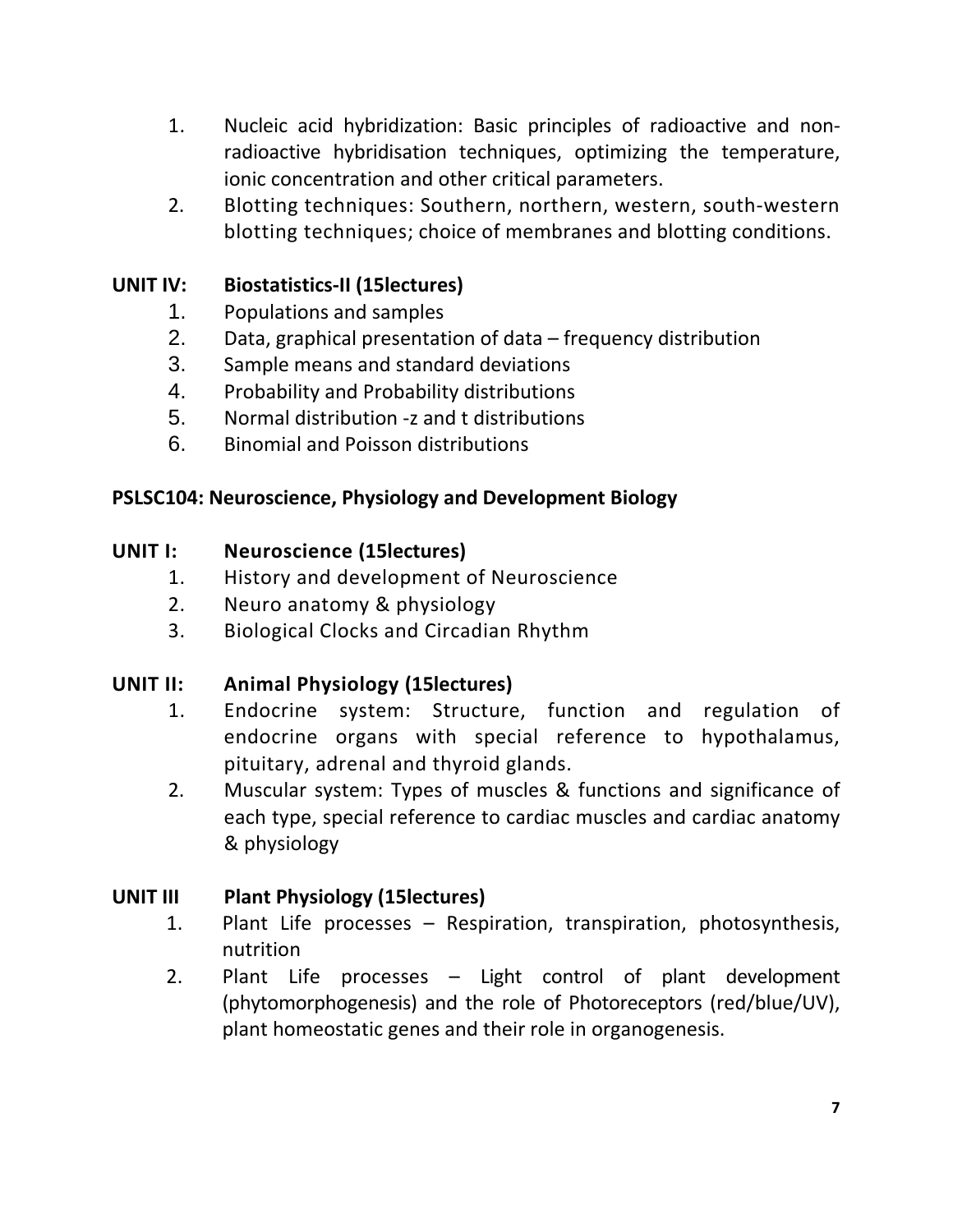## **UNIT IV: Developmental Biology (15lectures)**

- 1. Reproduction in plants microsporogenesis, megasporogenesis, fertilisation and early embryo development.
- 2. Seed dormancy, germination, vegetative growth, flowering, fruiting, senescence and their regulation by phytohormones, auxins, gibberellins, cytokines, ethylene, abscissic acid, mechanisms of phytohormone action.

## **Semester I**

## **PSLSCP101: Ecology and Biochemistry (60hrs: Credits 2)**

- 1. Waste Water Analysis BOD, COD, pH, Hardness of waste water
- 2. Field work Biodiversity documentation of the visited area‐ Flora & Fauna
- 3. Phytosociological Studies in an ecosystem
- 4. Preparation of solutions of different concentrations. Conductivity and pH measurements
- 5. Enzyme assays extraction and estimation of enzyme activity
- 6. Purification of enzyme by ammonium sulphate precipitation / gel filtration

## **PSLSCP102: Genetics and Molecular Biology (60hrs: Credits 2)**

- 1. Human Karyotyping
- 2. Genotyping and phenotyping
- 3. PCR technique, using standard 16srRNA eubacterial primers
- 4. PCR‐based molecular markers‐ RAPDs, ISSR markers.
- 5 Purification of DNA from an Agarose Gel
- 6 Plasmid DNA isolation and DNA Quantitation
- 7 SDS‐PAGE of proteins, staining by Coomassie Blue and molecular weight determination.

## **PSLSCP103: Techniques in Biology (60hrs: Credits 2)**

1. Bioinformatics Computer & Internet resources for biology, database, BLAST search.

**4**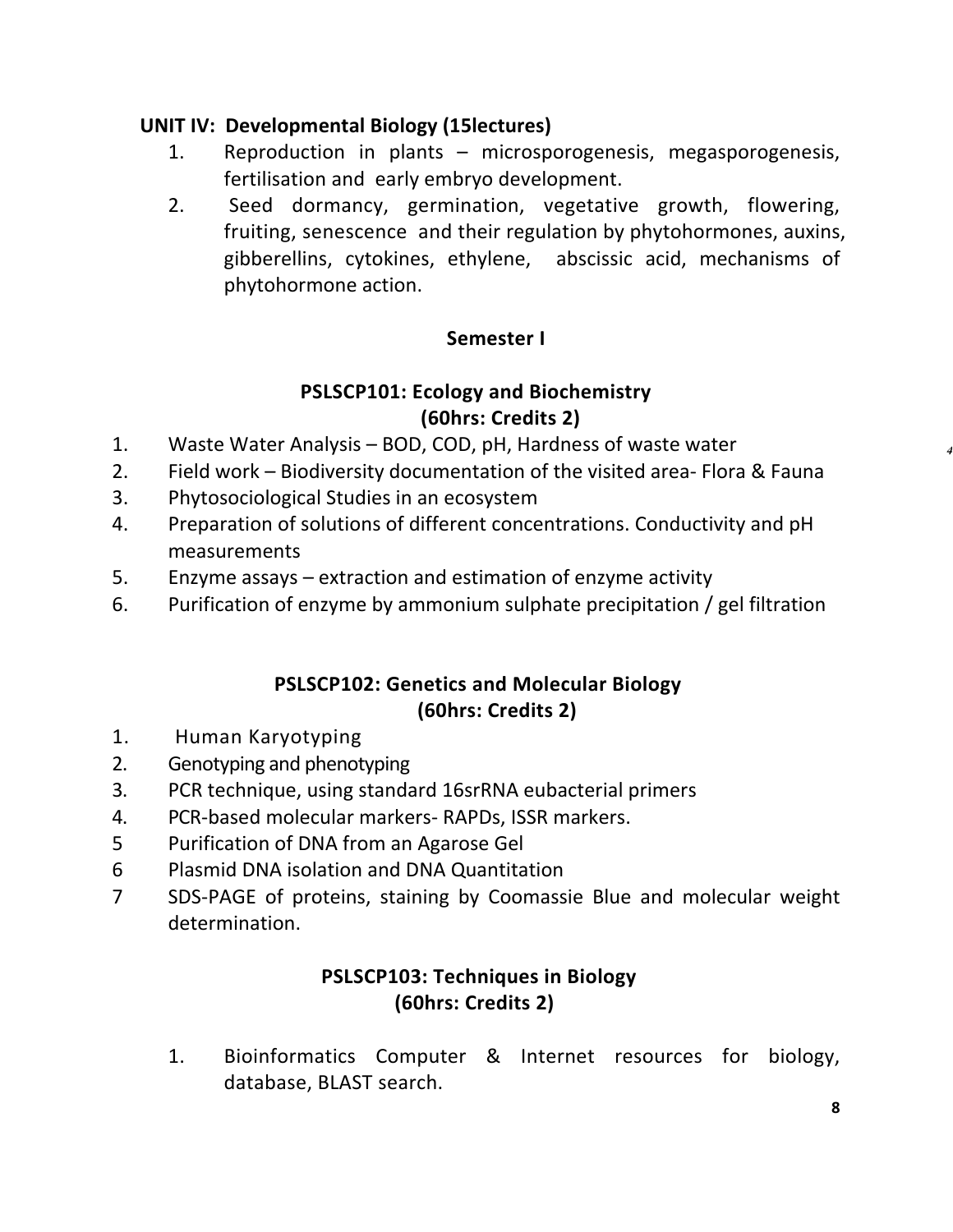- 2. Public domain protein and nucleotide sequence databases (SWISS‐ PROT, GenBank, EMBL), Protein Structure Database (PDB), Computer tools for sequence analysis: finding and retrieving sequences.
- 3. Special (departmental) option: Histochemical localisation of carbohydrates, lipids and nucleic acids from germinating seeds and nucleic acids (DNA only) from Animal Tissue (Fuelgen Technique).
- 4. Microscopy‐ Theoretical considerations and instrumentation of Light, Phase‐contrast, Interference, Polarization and Fluorescence microscopes.
- 5. Centrifugation: Differential and density gradient centrifugation, Zonal and isopycnic separation, Preparative and analytical centrifugation.
- 4. Chromatography: Paper and Thin layer chromatography, Adsorption column chromatography, Ion‐exchange chromatography, Gel exclusion chromatography, High performance liquid chromatography. Affinity chromatography and Gas chromatography.
- 6. Electrophoresis: Horizontal and vertical gel electrophoresis.

#### **PSLSCP104: Neuroscience, Physiology and Development Biology (60hrs: Credits 2)**

- 1. Neuronal Network practical aspects of human brain
- 2. Human Heart- working model- practical study
- 3. EEG tracing and its relevance & significance to brain functioning
- 4. Estimation of ascorbic acid in ripe and unripe fruits
- 5. Assaying IAA oxidase activity in green and senescent leaves
- 6. Studies on induction of amylase activity by GA3 in germinating cereal grains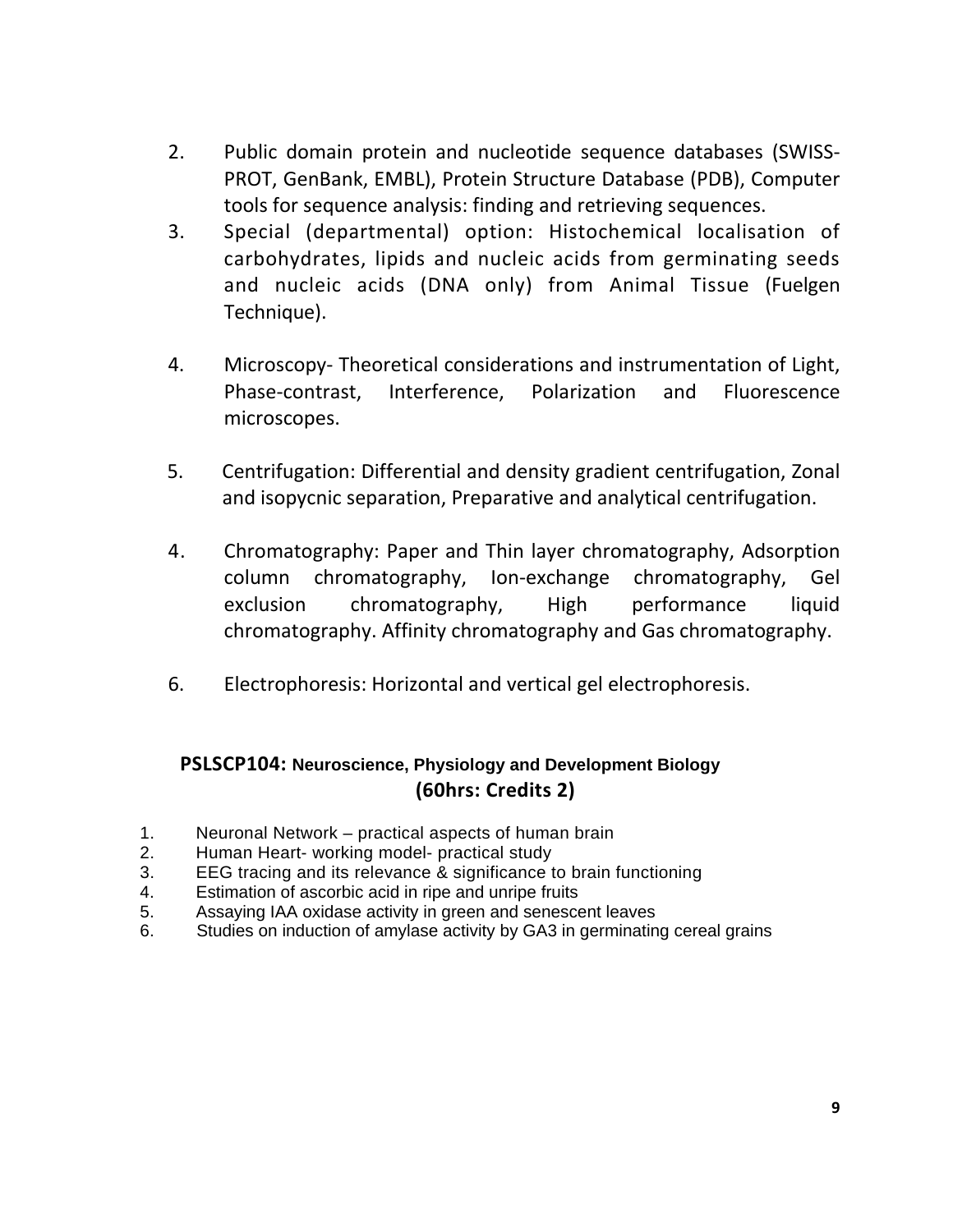## **SEMESTER II**

## **PSLSC201: Biodiversity Evolution and Environmental Biology (60 lectures: Credits 4)**

## **UNIT I: Diversity and Systematics (15lectures) (20 lectures)**

Salient features of the systems of plant, animal and microbial taxonomy from Haeckel to Whittaker to Carl Woese and beyond.

## **UNIT II: Evolution (15lectures) 35 lectures)**

- Evolution of early living forms, genetic / genomic evolution, recent insights from comparative genomics.
- Species & Speciation
- Adaptation, levels of selection and "altruism"
- Mendelian genetics

## **UNIT III: Environmental Biology (15lectures)**

- 1. Environmental impact of Genetically Modified Organisms (GMOs), identification of G in the environment, their effects on the ecosystem, emergence of drug / herbicide / pest resistance and disease burden. Ethical, Legal and Social issues in modern biology.
- 2. Biodiversity : Rio convention , material transfer and benefit sharing, intellectual prop rights, bioprospecting, biodiversity identification and conservation, gene banks, role biodiversity in agriculture, animal husbandry, industrial microbiology, forestry etc.
- 3. Climate Change: International Panel for Climate Change (IPCC), ozone layer deplete. Ozone – depleting substances and ozone‐friendly technologies, effect of agriculture / ani mal husbandry on climate change and global warming and vice versa.
- 4. Bioethics: Issues / Legislation, animals' rights, ethical issues in modern biology / biotechnology.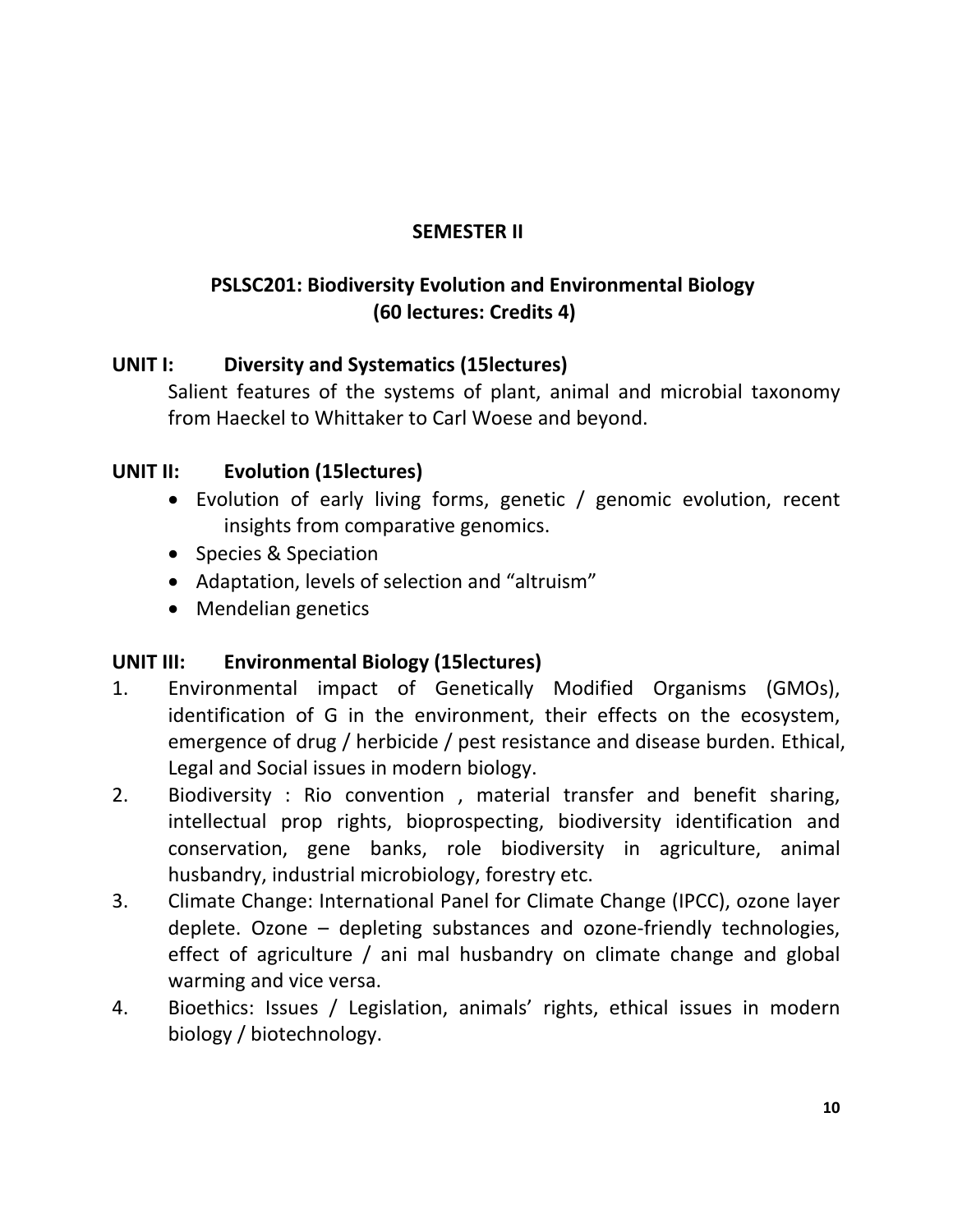5. Biosafety: Handling, storage and disposal of hazardous biological, safely and environmental regulations of GMOs, laboratory safely and good laboratory practices (GLI).

## **UNIT IV: Environmental Technology (15lectures)**

- 1. Hospital Waste Management, Hazardous Waste Management & Handling rules, 1989 & 2000 (amendments).
- 2. Disaster Management, Fly ash generation & utilization, Primary, secondary & tertiary & advance treatment of various effluents.
- 3. Nuclear energy- fission and fusion, bio energy -energy from biomass and biogas, anaerobic digestion, energy use patterns in different parts of the world. Impacts of large scale exploitation of solar, wind, hydro and ocean energy.
- 4. Mineral resources and reserves, ocean ore and recycling of resources, Environmental impact of exploitation, processing and smelting of Mineral, oceans as need areas for exploitation of Mineral resources.

## **PSLSC 202: Cell, Micro & Molecular Biology**

#### **UNIT I: Cell biology and Immunology (15lectures) (25 lectures)**

- 1. Cell-division, cell cycle and its regulation, role of cycling, CDKs and oncogenes.
- 2. Cell of the immune system, origin, maturation and differentiation of T cells & B cells, their subsets and functions, cytokines and their receptors‐types, functions & disorders.
- 3. Molecular immunology: Gene rearrangements in Ig & TCR gene diversity, class witch structure of B‐cell and T‐cell receptors.
- 4. Applied immunology: Engineered antibodies (monoclonal, bispecific, chimeric phage display, vaccination (live & attenuated vaccines, recombinant & naked DNA vaccines).

#### **UNIT II: Microbiology (15lectures)**

- 1. Microbial Biochemistry –
- i) Monosaccharides and their relationship, structure of sugars, stereoisomerism and optical isomers of sugars. Reactions of aldehyde and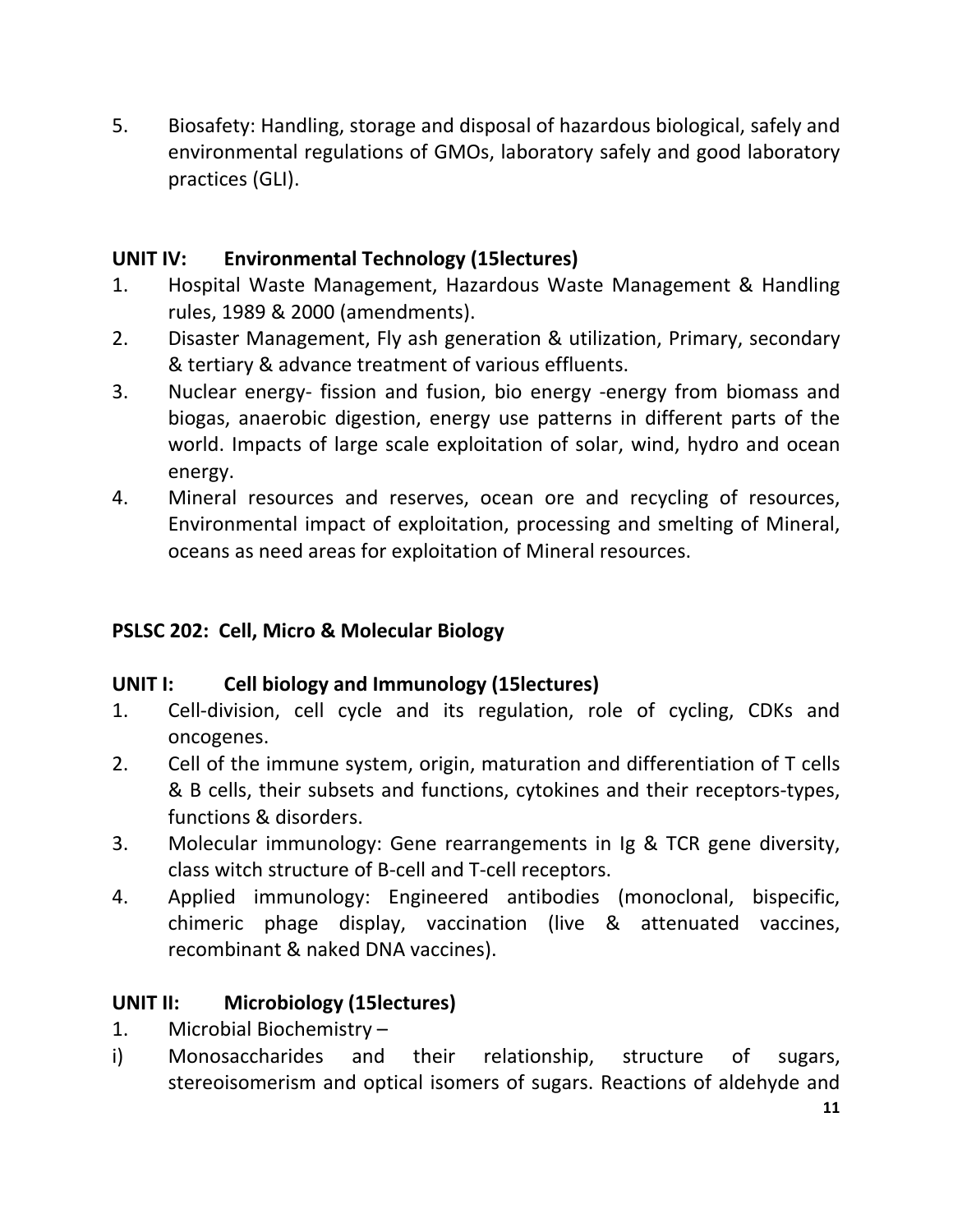ketone groups, Ring structures and tautomeric forms, Mutarotation, Reaction of sugars to ‐OH groups. Important derivatives of monosaccharides, disaccharides and trisaccharides. Structure, identification and importance of mono, oligosaccharides. Structure, occurrence and biological importance of. structural polysaccharides *e.g.* blood group.

- ii) Definition and classification of lipids. Building blocks of lipids, fatty acids, glycerol, sphingosine. Fatty acidsdistribution in nature, classification, physico‐chemical properties, separation, characterization and chemical properties. Saponification and iodine number, Properties and function of phospholipids. Lipoproteinsclassification, composition and their importance. Role of lipids in cellular architecture and functions.
- iii) Amino Acids- structure, classification and properties, Handerson and Hasselbach equation for ionization of amino acids, Chemical reactions of amino acids, Synthesis of peptide bonds. Primary, secondary, tertiary and quaternary structure of proteins, Ramchandran plot. Determination of amino acid sequence in proteins / polypeptides.
- iv) Enzymes as biocatalysts. Enzyme classification, Mechanism of enzyme action - specificity, active site, activity unit and isozymes. Factors affecting enzyme efficiency, enzyme activators, coenzymes and cofactors. Enzyme kinetics ‐ Michaelis ‐ Menton equation for simple enzymes, determination of kinetic parameters, multi‐step reactions and rate limiting steps. Enzyme inhibition- reversible, irreversible, competitive and noncompetitive. Allostersim‐ kinetic analysis of allosteric enzymes, Principles of allosteric regulation.
- v) Vitamines ‐ Discovery, role and chemistry of fat soluble vitamins A, D E and K. Water soluble vitamins – Pantothenic acid, niacin, pyridoxine, biotin, riboflavin, cyanocobalamine, folic acid and ascorbic acid.

## **UNIT III: Molecular Biology (15lectures) (50 lectures)**

- 1. Transcription: Components of transcriptional machinery in prokaryotes and eukaryotes initiation elongation, termination, RNA polymerase (s) and their interaction with +ve and –ve regulators, sigma factors.
- 2. Transcription regulation strategies in prokaryotes bacteriophage Lambda and eukaryotes: Operons (lactose, tryptophan), regulons and stimulons, catabolite repression, DNA methylation, tissue specific and developmental stage‐specific expression of genes, transcription factors.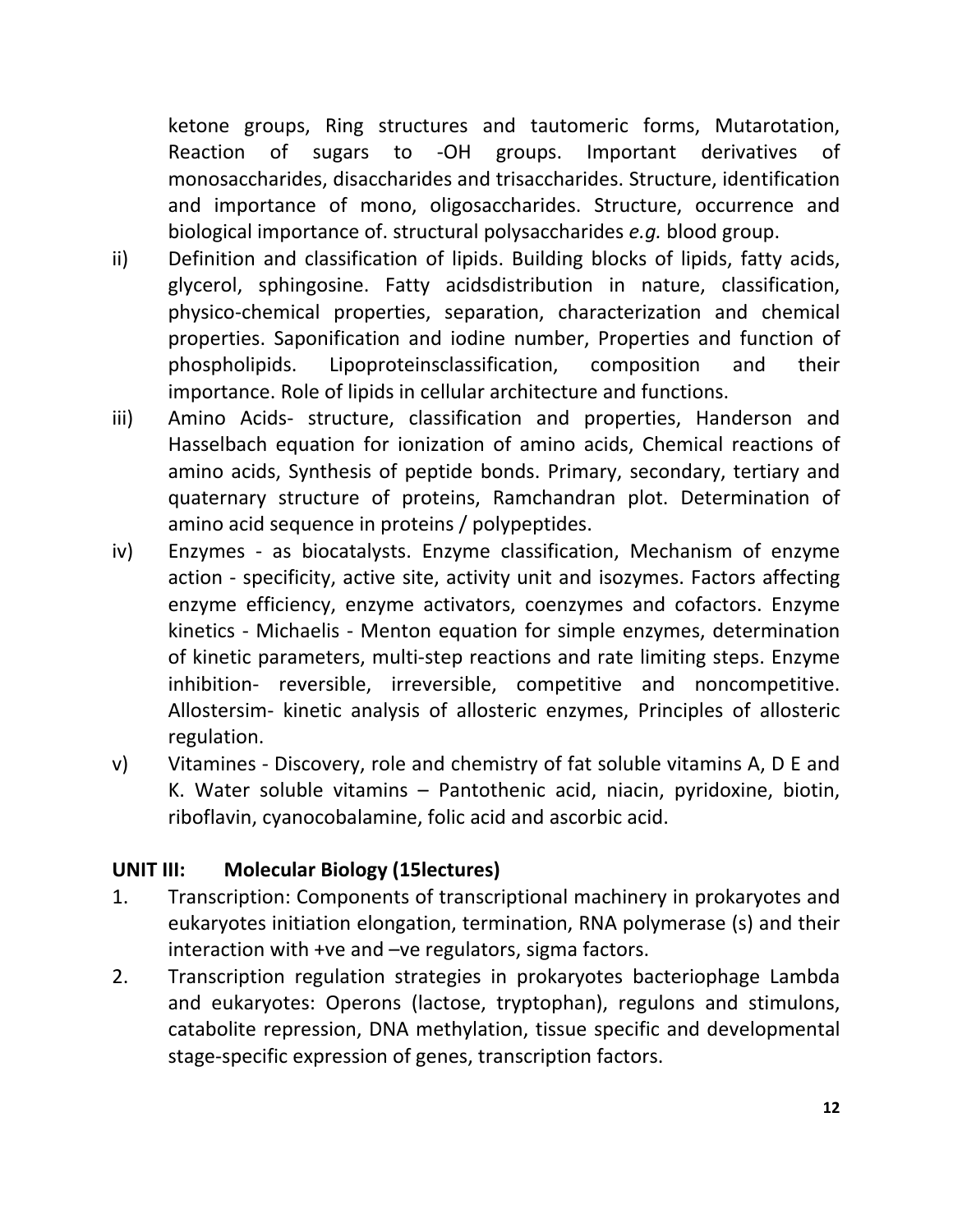- 3. RNA processing & Post‐transcriptional gene regulation: Capping, polyadenylation, splicing and splice and developmental stage‐specific expression of genes, transcription factors.
- 4. Translation: apparatus and mechanism, genetic code, codon preferences, ribosome structure assembly, components of translation, initiation, elongation and termination, translation fidelity, antibiotics / inhibitors of translation, regulation of translation.

## **UNIT IV: Molecular Microbiology (15lectures)**

- 1. RNA processing & Post‐transcriptional gene regulation: Capping, polyadenylation, splicing and splice and developmental stage‐specific expression of genes, transcription factors.
- 2. Translation: apparatus and mechanism, genetic code, codon preferences, ribosome structure assembly, components of translation, initiation, elongation and termination, translation fidelity, antibiotics / inhibitors of translation, regulation of translation.
- 3. Core techniques and essential enzymes used in r‐DNA technology, Restriction digestion, ligation and transformation. Cloning vectors‐ Plasmids, phages and cosmids. Cloning strategies – Cloning and selection of individual genes, gene libraries– cDNA and genomic libraries.

## **PSLSC203: Measurements and Techniques in Biology**

#### **UNIT I : Biostatistics‐I (15lectures) (30 lectures)**

- 1. Chi-square test for independent attributes in r X c table, special case of 2 X 2 tables.
- 2. Student's test for significance of correlation coefficient y for p = o (Small sample tests fishers Z transformation coefficient for getting  $y$   $p = 0$  in large samples, test (significance for  $y$  ( $p = 0$ ).
- 3. Design of experiment: Principles and concepts of completely randomised design randomised block design and Latin square design.
- 4. Non-parametric tests: Distribution-free methods, sign test for method pairs, Wilcox test for unpaired data, Run test.

## **UNIT II: Principles and Practice of Physicochemical Techniques‐I (15lectures)**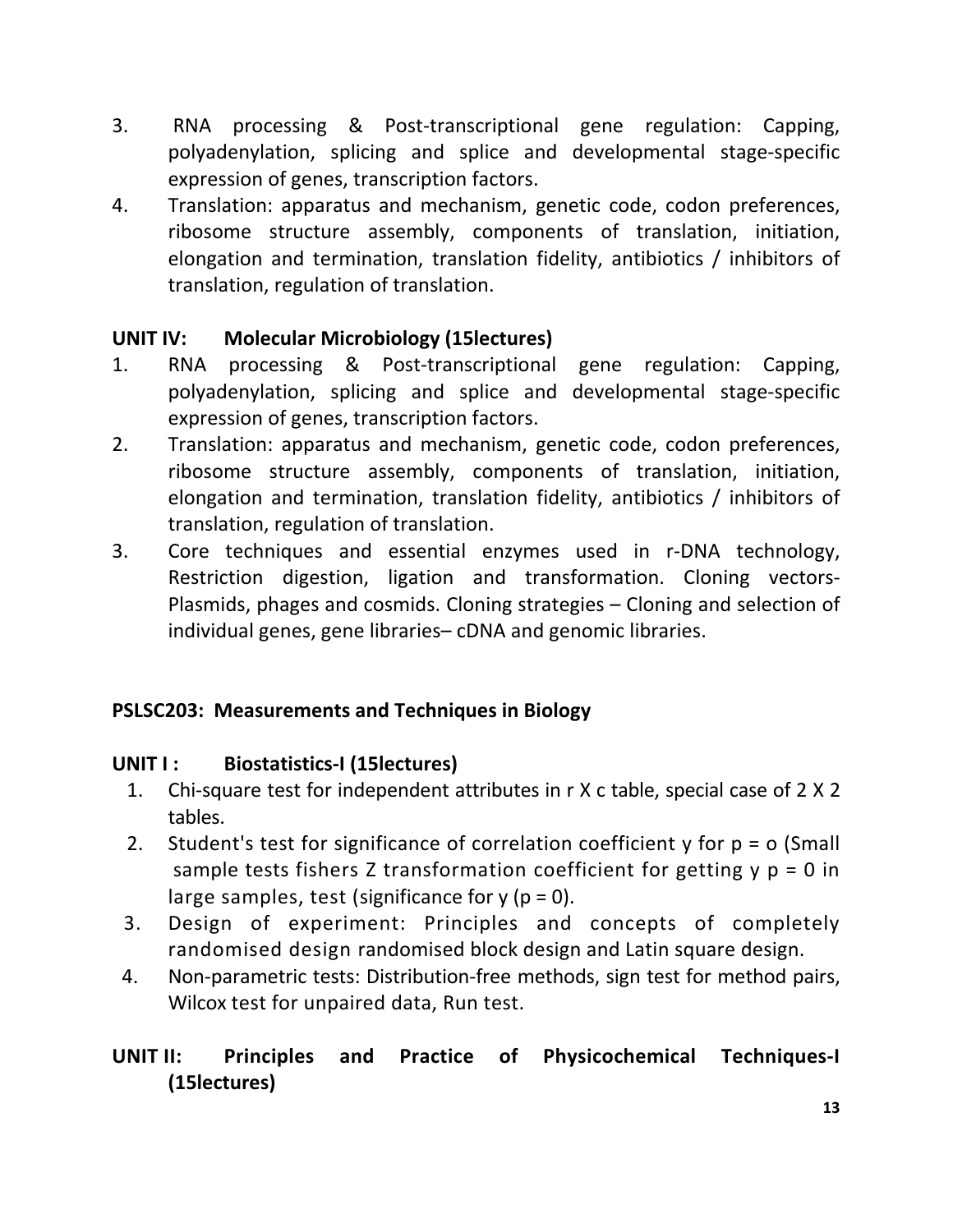- 1. Cell separation and flow cytometry, magnetic beads, elutriator.
- 2. Chromatography: Principles methodology and applications of chromatography using paper , thin layer, column (gel filtrations, ion exchange, affinity) gas, HPCL, FPCL *etc*.
- 3. Electrophoresis: Principles and types of electrophoresis and their applications for proteins, nucleic acids, including gradient gel and pulse‐ field gel electrophoresis; gel matrices polyacrylamide, agarose *etc* critical parameters for optimum separation and resolution, two dimensional electrophoresis (IEF).
- 4. Radioisotope methods and tracer techniques in biology: Basic principles of radioactivity, properties & handling of radioisotopes in biology & medicine, radiation units, Geiger Muller & scintillation counters, autoradiography, radio nuclide imaging, CT scan.
- 5. Role of computers in Biology: Basic hardware & principles, multimedia, operating system, software applications, imaging and analysis in biology, internet, bioinformatics.

## **UNIT III: Principles and Practice of Physicochemical Techniques‐II (15lectures) (30**

- 1. Blotting techniques: Southern, northern, western, south-western blotting techniques choice of membranes and blotting conditions.
- 2. Cytogenetic techniques: Banding, karyotyping, in‐situ hybridization, image analysis.
- 3. Immunological methods: Antibody production (poly/monoclonal) ELISA, immunodiffusion, immunoelectrophoresis, radioimmunoassay, immunohistochemistry.
- 4. Basic principles and applications of plant and animal tissues culture.

## **UNIT IV: Biostatistics‐ II (15lectures)**

- 1. Experimental designs‐ completely randomised, randomised block and factorial experimental designs
- 2. Analysis of variance for different experimental designs, F distribution
- 3. Correlation and regression, linear and non‐linear regression, multiple regression

## **PSLSC204: Neuroscience, Physiology and Development Biology**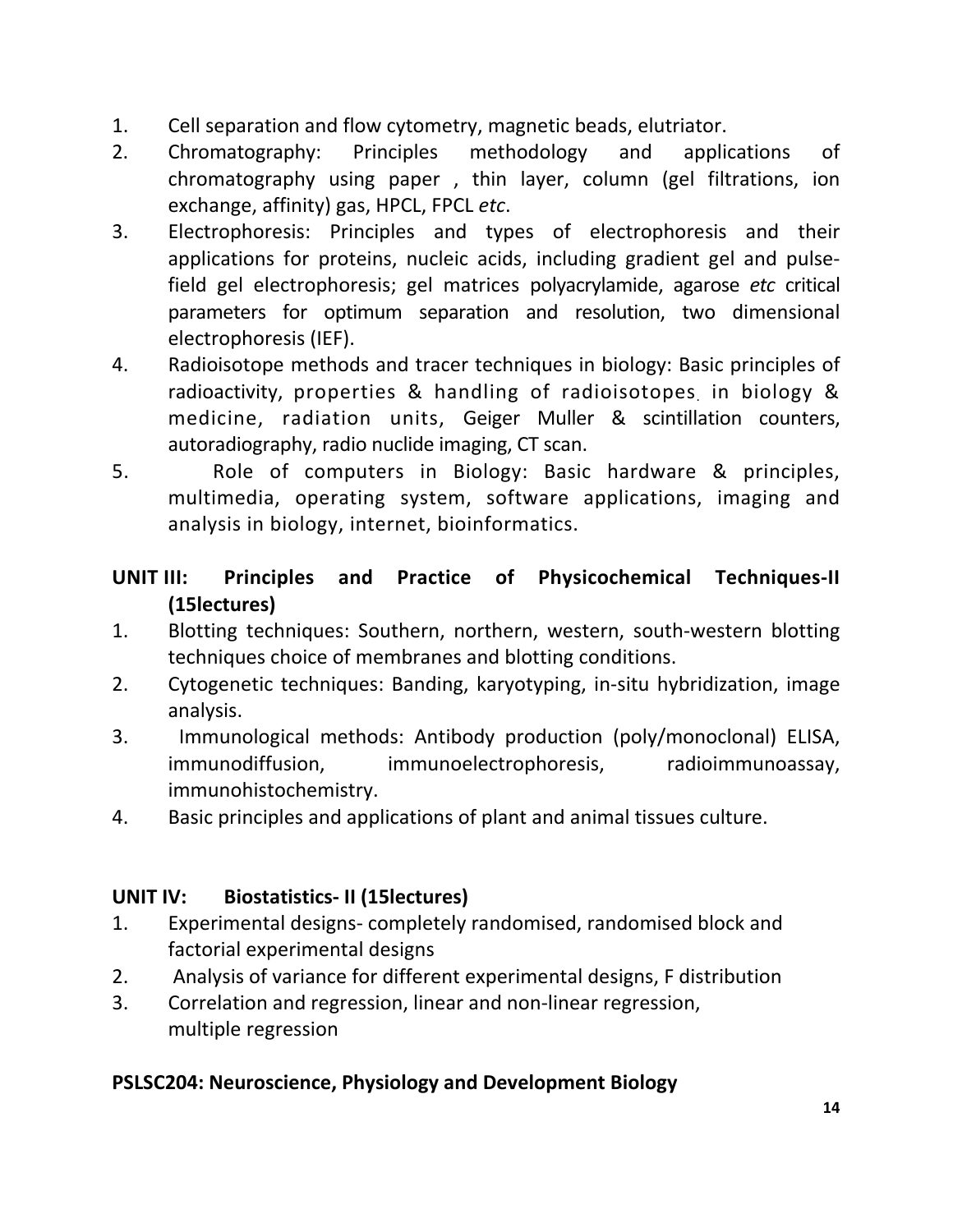## **UNIT I: Neuroscience (15lectures)**

- 1. Fundamentals of nerve function, synapses, neurotransmitters
- 2. Technological, conceptual, and cultural influences that have shaped understanding of brain and nervous system.
- 3. Various states of brain activities (Conscious, subconscious, unconscious)

## **UNIT II : Animal Physiology (15lectures) (20 lectures)**

- 1. Reproductive system: Differentiation of sex, structure, function and cellular interactions in mammalian testis and ovary, mechanism of ovulation and fertilisation, early embryonic development, implantation and placentation.
- 2. Cardiovascular system: Structure and function of human heart, mechanical events of cardiac cycle, heart diseases and disorders, human vascular systems‐ arterial and venous blood flow.

## **UNIT III: Plant Physiology (15lectures) (15 Lectures)**

1. Seed dormancy, germination, vegetative growth, flowering, fruiting, senescence

and their regulation by phytohormones, auxins, gibberellins, cytokinins, ethylene,

abscissa acid`jasmonate and salicylate, mechanisms of phytohormone action.

2. Light control of plant development (phytomorphogenesis) and the role of photoreceptors (red/blue/UV), plant homeotic genes and their role in organogenesis.

## **UNIT IV: Developmental Biology (15lectures)**

- 1. Differentiation of sex, structure, function and cellular interactions in mammalian testis and ovary, mechanism of ovulation and fertilisation, early embryonic development, implantation and placentation.
- 2. Concept of totipotency, determination and induction, role of maternal genes in early embryonic development, homeotic genes, pattern formation and morphogenesis (*e g* limb).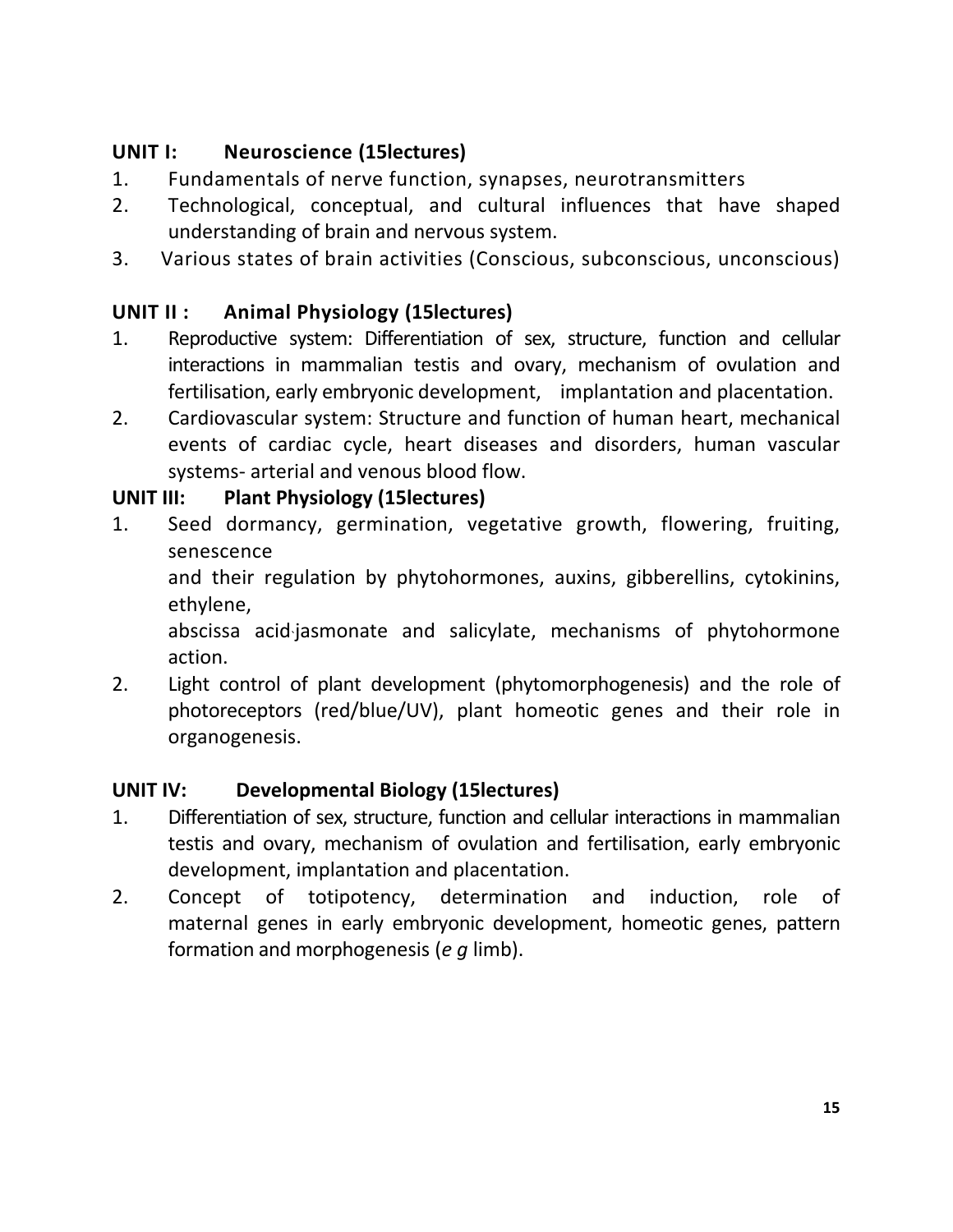## **PRACTICALS**

## **Semester II PSLSCP201: Ecology and Biochemistry (60hrs: Credits 2)**

- 1. Faunal studies: Determination of minimum number of quadrates, Estimation of frequency, abundance, dominance, I.V.I. (Importance Value Index), richness
- 2. Comparison of stomata index and pollen fertility of the plants from polluted and clear areas
- 3. Practical Study of Natural Habitats in Urban Ecosystems
- 4. Estimation of sugar by DNSA method.
- 5. Separation of lipids by TLC.
- 6. Separation of amino acids by paper chromatography.

## **PSLSCP202: Genetics and Molecular Biology (60hrs: Credits 2)**

- 1. Restriction digestion of plasmid DNA, electrophoresis and molecular weight determination of DNA fragments.
- 2. Transformation of *E. coli* with plasmid, selection and confirmation of transformants.
- 3. Isolation of plant genomic DNA and quantification
- 4. Effect of temperature and alkali on absorbance of DNA ‐ hyperchromicity
- 5. Southern hybridization of available genome with probe and non-radioactive detection.
- 6. Transformation of yeast *Saccharomyces cerevisiae*

## **PSLSCP203: Techniques in Biology (60hrs: Credits 2)**

- 1. Frequency distribution, standard deviation and standard error of mean, Use of z, and t tests, Chi‐square test
- 2. Analysis of variance, linear regression and correlation